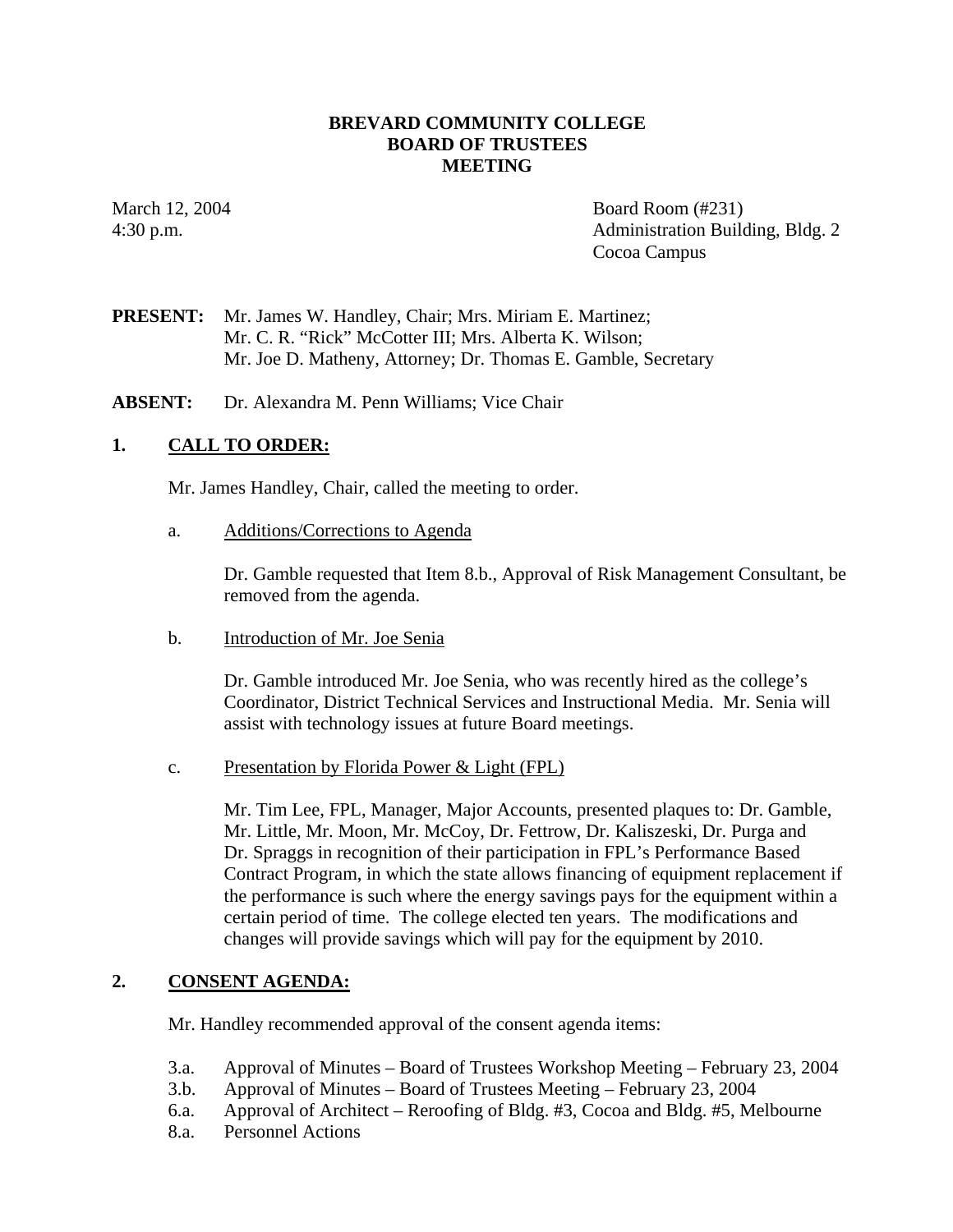Board of Trustees Meeting March 12, 2004 Page -2-

- 8.d. Approval of Out-of-Country Travel for Mr. David Johansson
- 8.e. Approval of Out-of-Country Travel for Dr. George Cornelius
- 8.f. Approval of Out-of-Country Travel for Wider Horizons Program/ Ms. Arrington, Mr. White and Ms. Enoch
- 9.a. Approval of Monthly Budget Status Report, February 2004

Mr. McCotter moved approval of the consent agenda items. Mrs. Wilson seconded the motion. All those voting in favor of the motion – McCotter, Wilson, Handley, and Martinez; opposed – none. Motion unanimously approved. (Penn Williams-absent)

# **3. APPROVAL OF OFFICIAL MINUTES OF PREVIOUS MEETINGS:**

a. Minutes – Board of Trustees Workshop – February 23, 2004

Approved – consent agenda.

b. Minutes – Board of Trustees Meeting – February 23, 2004

Approved – consent agenda.

# **4. COMMUNICATIONS:**

None.

# **5. CITIZEN'S PRESENTATION:**

None.

# **6. CONSTRUCTION AND DEVELOPMENT:**

a. Approval of Architect - Reroofing of Bldg. # 3, Cocoa and Bldg. #5, Melbourne - Mr. Little

Approved – consent agenda.

# **7. OLD BUSINESS:**

a. Report on Pending Legal Actions – Mr. Matheny

None.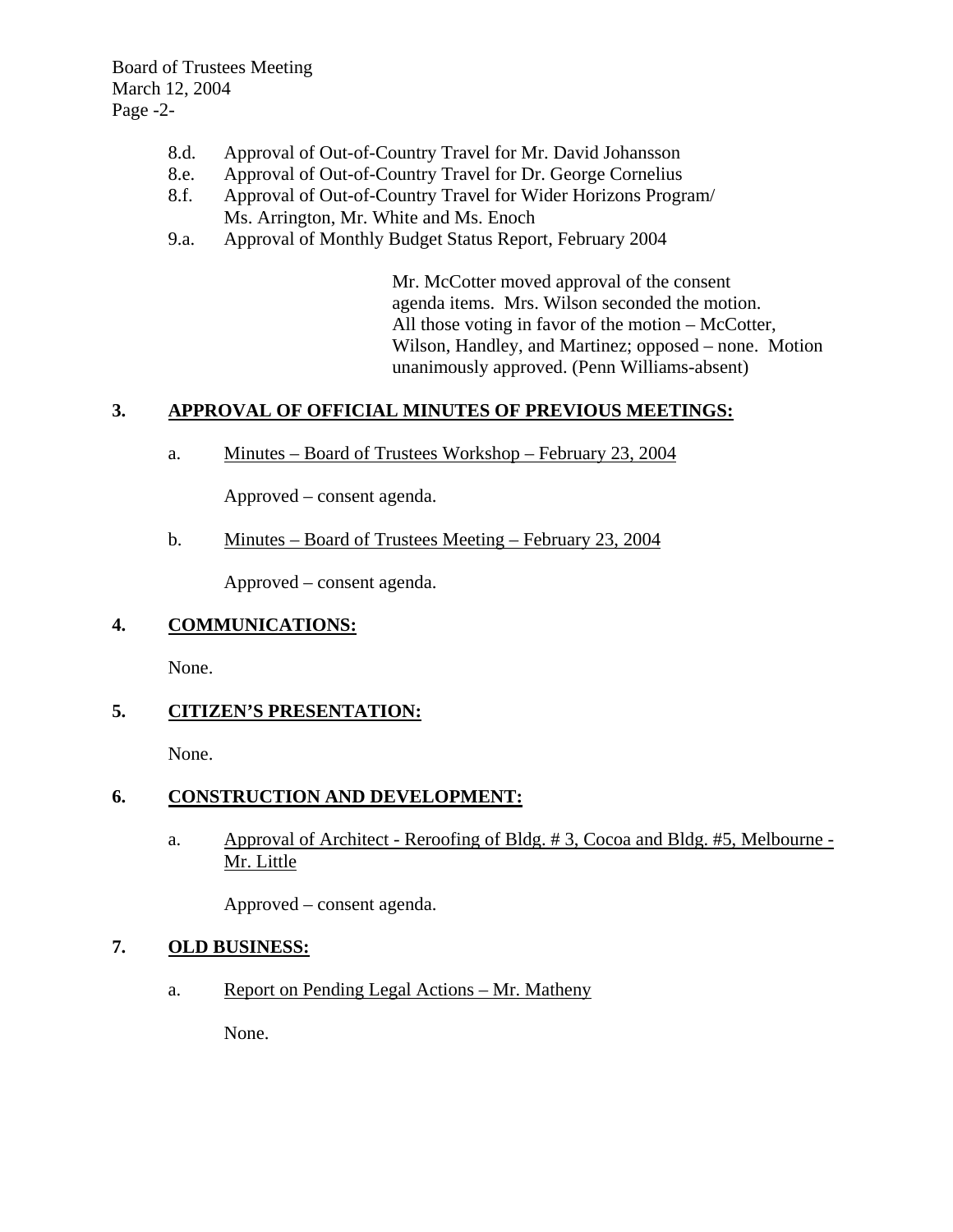#### 8. **NEW BUSINESS:**

a. Personnel Actions – Ms. Oglesby

Approved – consent agenda.

b. Approval of Risk Management Consultant – Mr. Little

Removed from the agenda at Dr. Gamble's request.

c. Approval of Security Plan – Mr. Little/Mr. Carman

Mr. Al Little, Vice President, Financial & Administrative Services/Chief Technology Officer, explained that state statutes require periodic Board-approved Security Plans, providing reasons and justification for a security fee surcharge, be submitted to the Florida Board of Education. He stated that most community colleges assess the allowed security fee and the presented request does not represent a tuition increase. Mr. Little introduced Mr. Craig Carman, Director, Collegewide Safety and Security, who presented the 2004-2005 Security Plan, which will be submitted to the Department of Education with the Board's approval. Mr. Carman reported that the Plan emphasizes the following needs: improvement of patrol officer coverage on all campuses due to statistics which show an above-average crime rate in the college district; strategic placement of defibrillators on all campuses; establishment of unified security procedures on all campuses; extensive training of all security officers; upgraded lighting in select campus parking lots; training through evacuation drills to prepare in the event of a future emergency; and, implementation of fingerprinting procedures for future new hires. Dr. Gamble recommended approval of the 2004-2005 Security Plan.

> Mrs. Wilson moved approval of the Security Plan. Mrs. Martinez seconded the motion. All those voting in favor of the motion – Wilson, Martinez, Handley and McCotter; opposed – none. Motion unanimously approved. (Penn Williams-absent)

d. Approval of Out-of-Country Travel for Mr. David Johansson – Dr.Kaliszeski

Approved – consent agenda.

e. Approval of Out-of-Country Travel for Dr. George Cornelius – Dr. Kaliszeski

Approved – consent agenda.

 f. Approval of Out-of-Country Travel for Wider Horizons Program/Ms. Arrington, Mr. White, and Ms. Enoch – Dr. Astrab

Approved – consent agenda.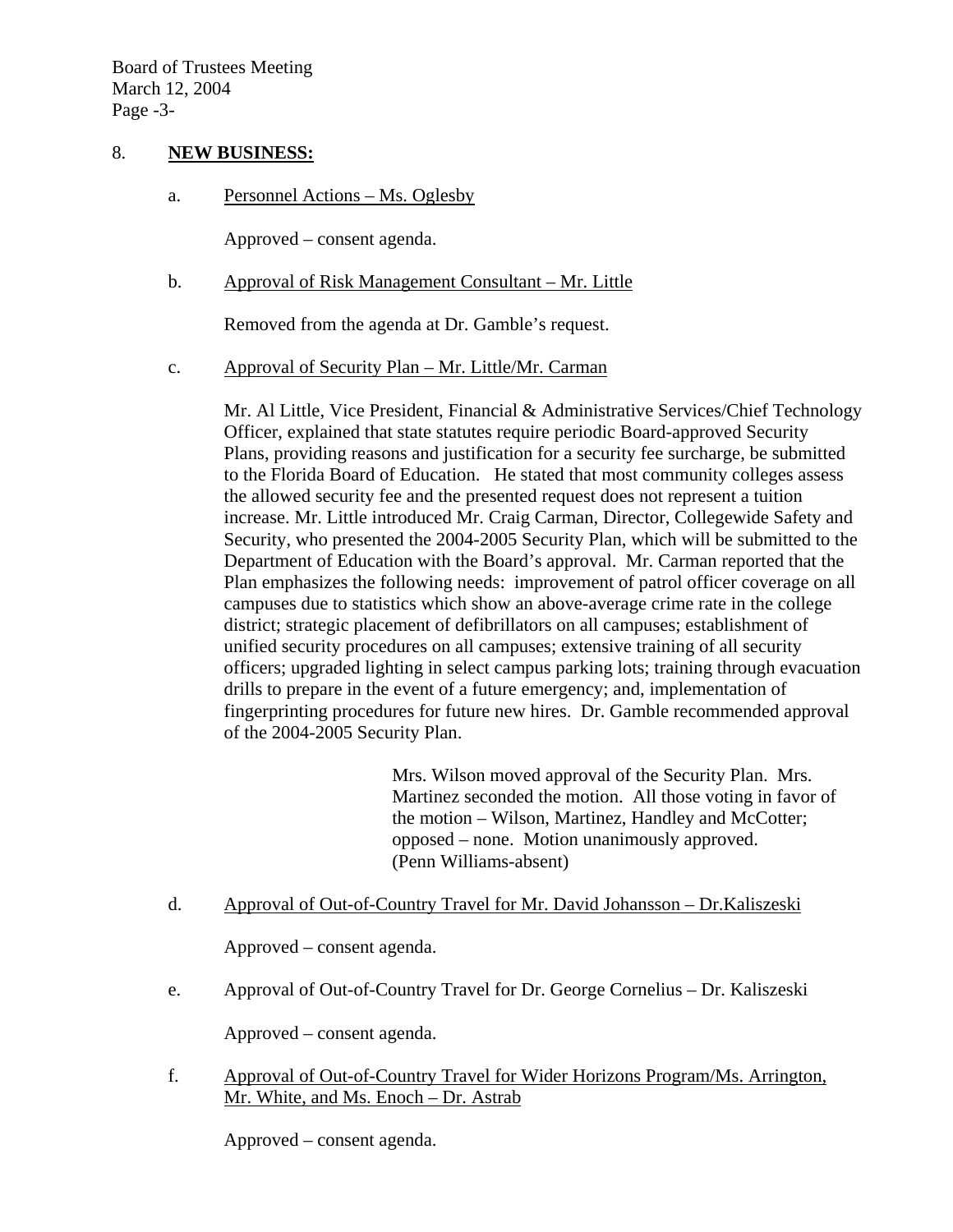Board of Trustees Meeting March 12, 2004 Page -4-

#### e. Request for Board Meeting Agenda Items

Mr. McCotter requested that Dr. Gamble provide a brief update on the status of the legislative budget process at the April Board Meeting.

# **9. FINANCIAL ACTIONS:**

#### a. Approval of Monthly Budget Status Report, February 2004 – Mr. Cherry

Approved – consent agenda.

# **10. REPORT OF THE DISTRICT PRESIDENT:**

#### a. All-Florida Academic Team

Dr. Gamble reported that five BCC students were selected for the 2004 All-Florida Academic Team. A Melbourne student was selected for the First Team and the other four students were selected for the Second Team. The awards presentation will take place in Tallahassee on March 17. The students will be recognized at the April Board meeting.

#### b. All American Success Story Recipient

Dr. Gamble reported that Lauren Bogar, BCC AA graduate and resident of Rockledge, is one of 19 Floridians being honored as an "All American Success Story," by the State of Florida. Ms. Bogar overcame significant personal hardships and is now pursuing a double major in computer engineering and electrical engineering at DeVry University in Orlando and hopes to pursue future employment with NASA.

c. Foundation Executive Director Position

Dr. Gamble reported that Dr. Jeff Spoeri has been selected and has accepted the position of BCC Foundation Executive Director, and is scheduled to begin April 12.

d. Publications and Printing Services Relocation

Dr. Gamble reported that Publications and Printing Services have now relocated to Bldg. 14, Vocational Building. The former temporary location, Bldg. 8, has now been demolished.

e. Cocoa Campus Perimeter Project

Dr. Gamble reported that work on the Cocoa Campus perimeter work has now begun and will be ongoing through the summer.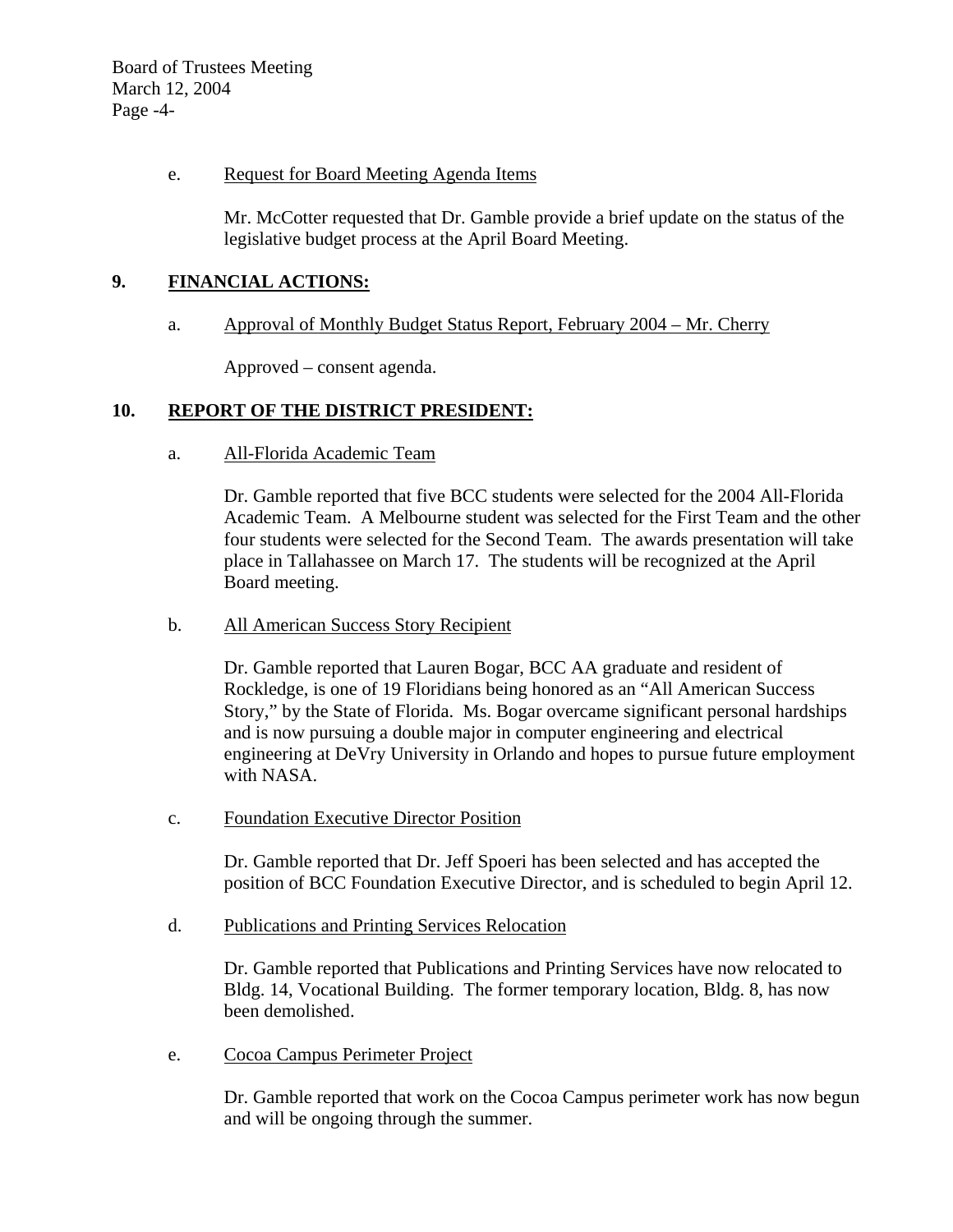#### f. Spring Inservice

Dr. Gamble reported that the college's Spring Inservice was held today (March 12). He congratulated Dr. Astrab and his staff on a successful and productive event.

g. Career Fair

Dr. Gamble reported that the Melbourne Campus will host a Career Fair on March 17 from 9:00 a.m. – 1:00 p.m.

#### h. Updated BCC Brochures

Dr. Gamble provided the Board with copies of updated college brochures. The brochures are of a consistent format which clearly identify them as an official BCC document, and also easily identify the program title when on display. Dr. Gamble reported that the brochures are widely disseminated by Campus Presidents, program directors, etc.

i. Highwayman Festival Reception

Dr. Gamble reported the Trustee's have received invitations to attend the Highwaymen Festival Reception on Friday, March 19. Several of the original Highwaymen will be present at that event following the taping of interviews which will be used for educational purposes and airing on WBCC-TV. In addition, the artists will be available for book signing on Saturday, March 20, 2004, from 9:00 a.m. – 4:00 p.m. on the Cocoa Campus, Bldg. 11.

# **11. COMMITTEE REPORTS:**

a. Alumni Association – Mrs. Wilson

Mrs. Wilson reported another Burdine's fundraising event will take place in April, with the proceeds to be shared with the Dental Hygiene program. She will have tickets available for anyone interested in participating.

b. BCC Foundation – Mr. Handley

Mr. Handley reported several retirement functions were held for Dr. Flom. He also reiterated the anticipation of Dr. Spoeri's arrival as Executive Director.

c. Cocoa Village Playhouse – Mr. McCotter

Mr. McCotter reported that Cocoa Village Playhouse finances are doing well. He further reported that a direct mail piece has been prepared relating to the Capital Campaign. Total capital needs for the project are estimated at \$1.6 million, with approximately \$617,000 collected to date. A grant was prepared by Mr. Walt Gilfilen, and submitted to the Florida Historical Preservation Fund.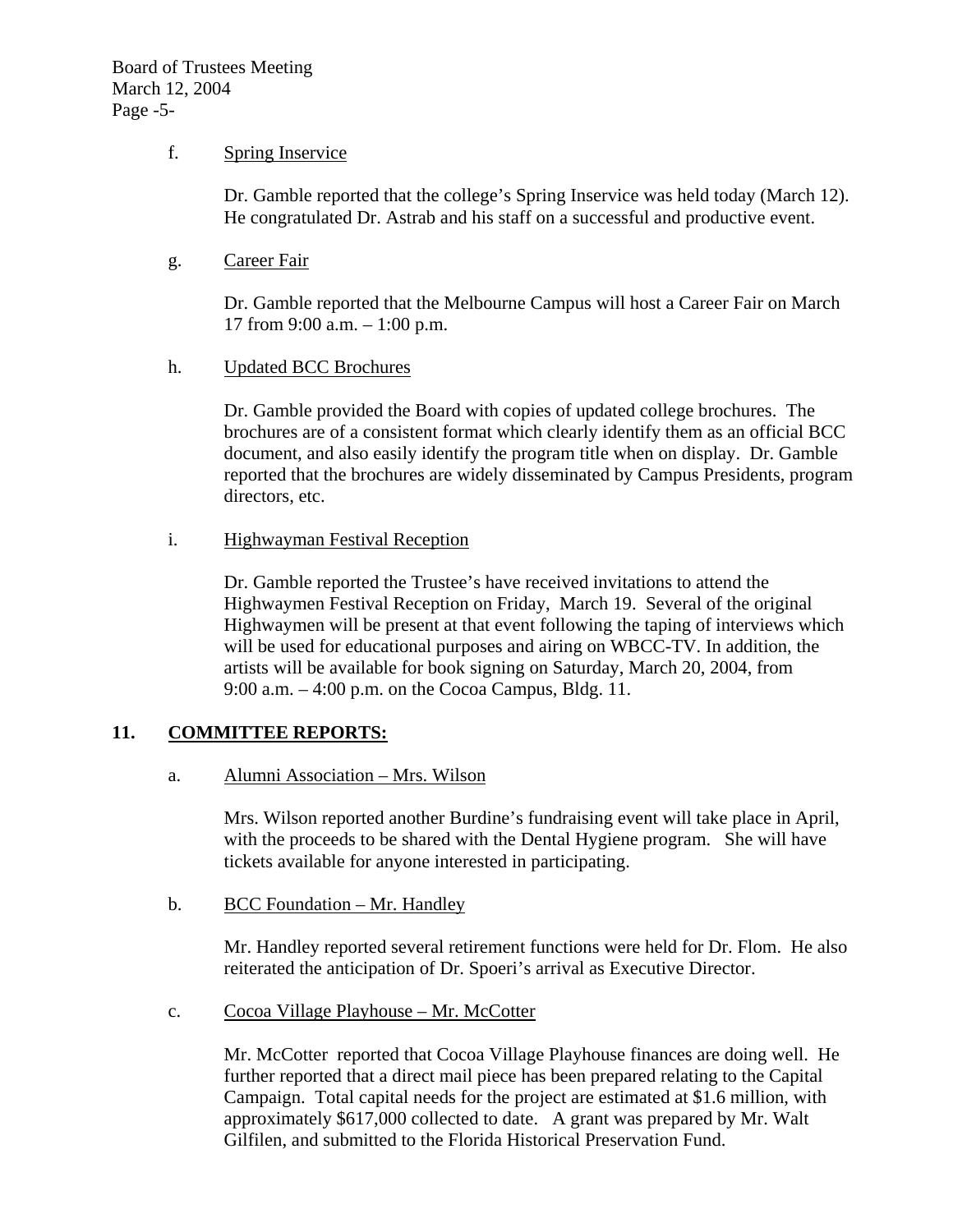Board of Trustees Meeting March 12, 2004 Page -6-

#### d. Insurance Committee – Mr. McCotter

Mr. Little reported that the Insurance Committee is in the process of reviewing RFPs for the benefit consultant and have chosen several to provide future oral presentations.

e. King Center for the Performing Arts – Mrs. Martinez

Mrs. Martinez reported a strategic planning presentation was given at the Executive Committee meeting. The presentation will be made to the Board at the May meeting.

f. Planetarium – Mr. Handley

Mr. Handley reported that the Planetarium is seeking funds for planetarium improvements. He stated there have been discussions regarding the possible establishment of an endowment. Show attendance has been good this year and there are several part time openings which are currently being advertised.

g. YMCA – Mr. McCotter

Mr. McCotter reported the YMCA building construction is proceeding with May 2004 as the projected date for completion.

h. Florida Department of Education (FLDOE) – Dr. Penn Williams

None.

i. Charter School Committee – Dr. Penn Williams

None.

# **12. ADJOURNMENT:**

There being no further business to come before the Board, the meeting adjourned at 5:35 p.m.

**APPROVED: \_\_\_\_\_\_\_\_\_\_\_\_\_\_\_\_\_\_\_\_\_\_\_\_\_\_\_\_\_\_\_\_\_\_\_\_\_\_** 

 **Chair, District Board of Trustees** 

 **ATTESTED: \_\_\_\_\_\_\_\_\_\_\_\_\_\_\_\_\_\_\_\_\_\_\_\_\_\_\_\_\_\_\_\_\_\_\_\_\_\_** 

 **Secretary, District Board of Trustees**